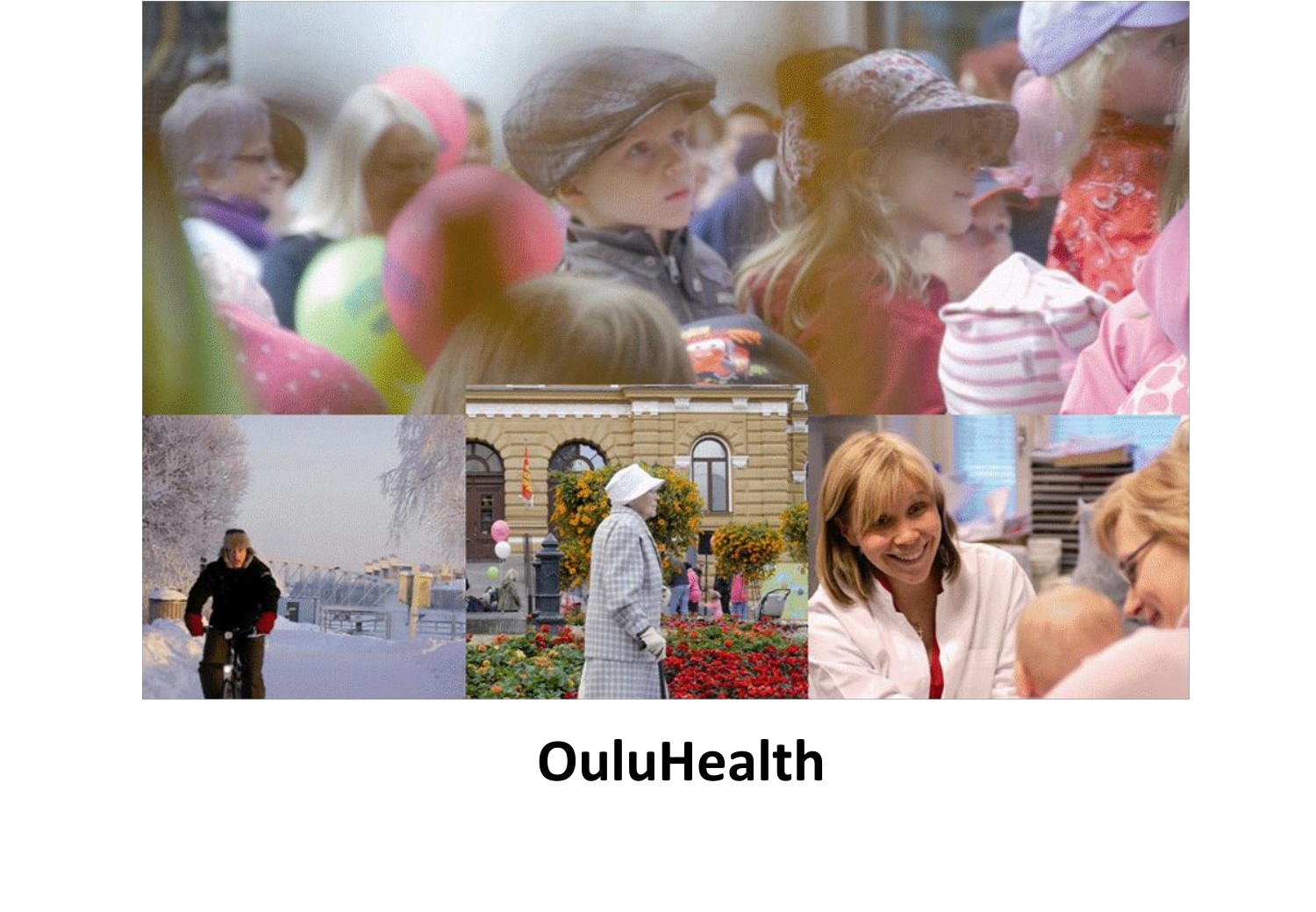## **OuluHealth Campus in Kontinkangas**

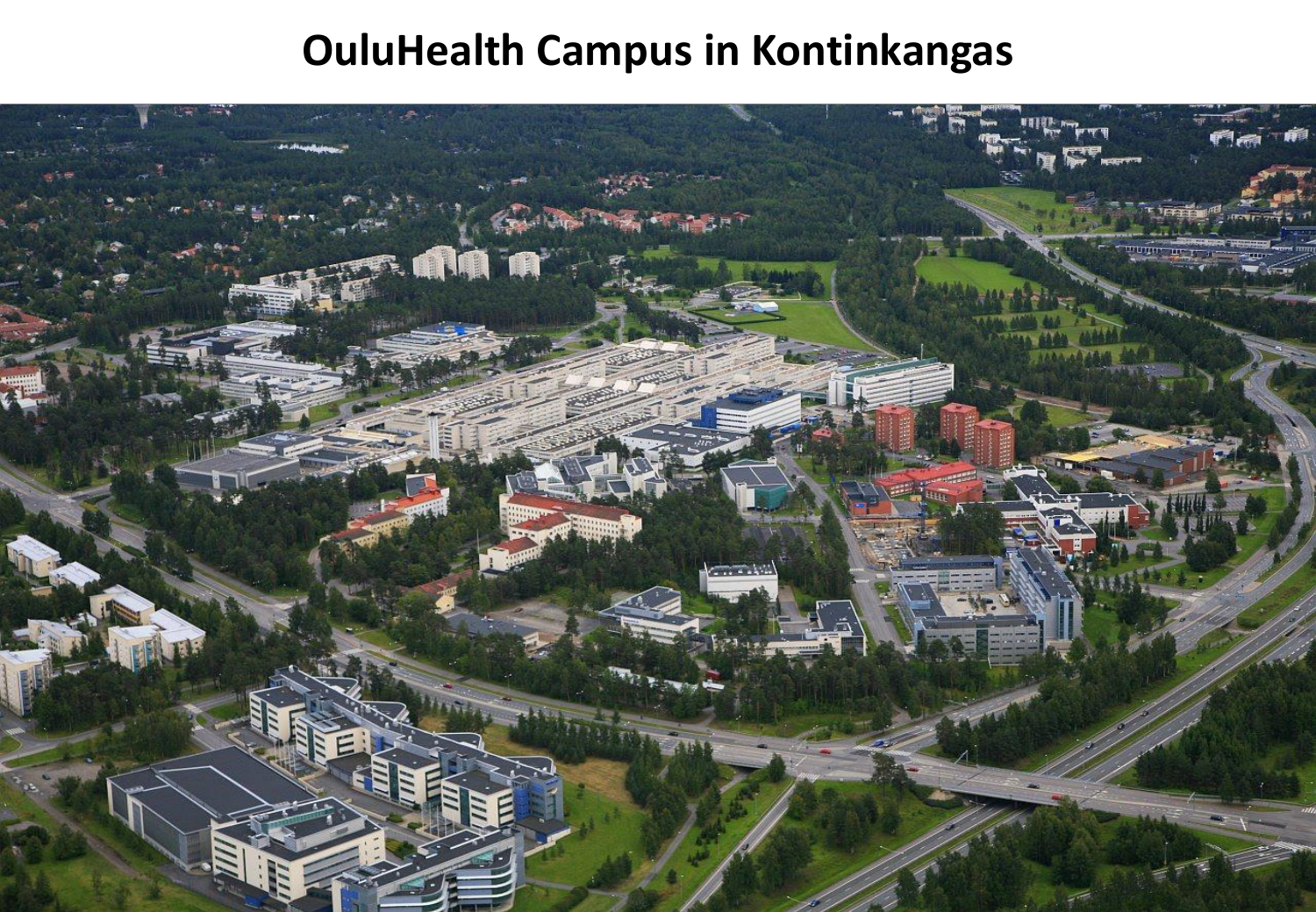#### **OuluHealth Ecosystem**

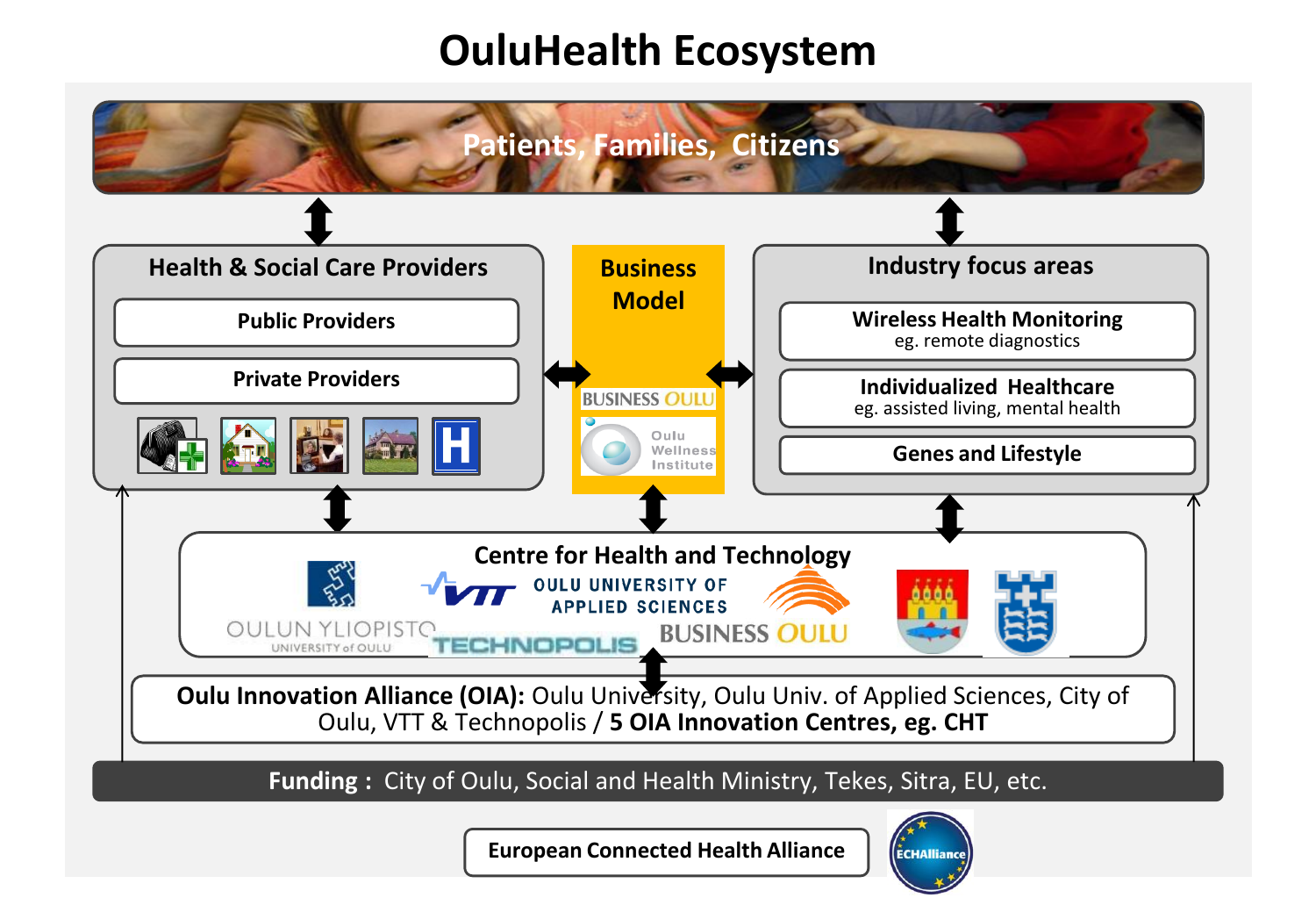#### **OuluHealth targets**

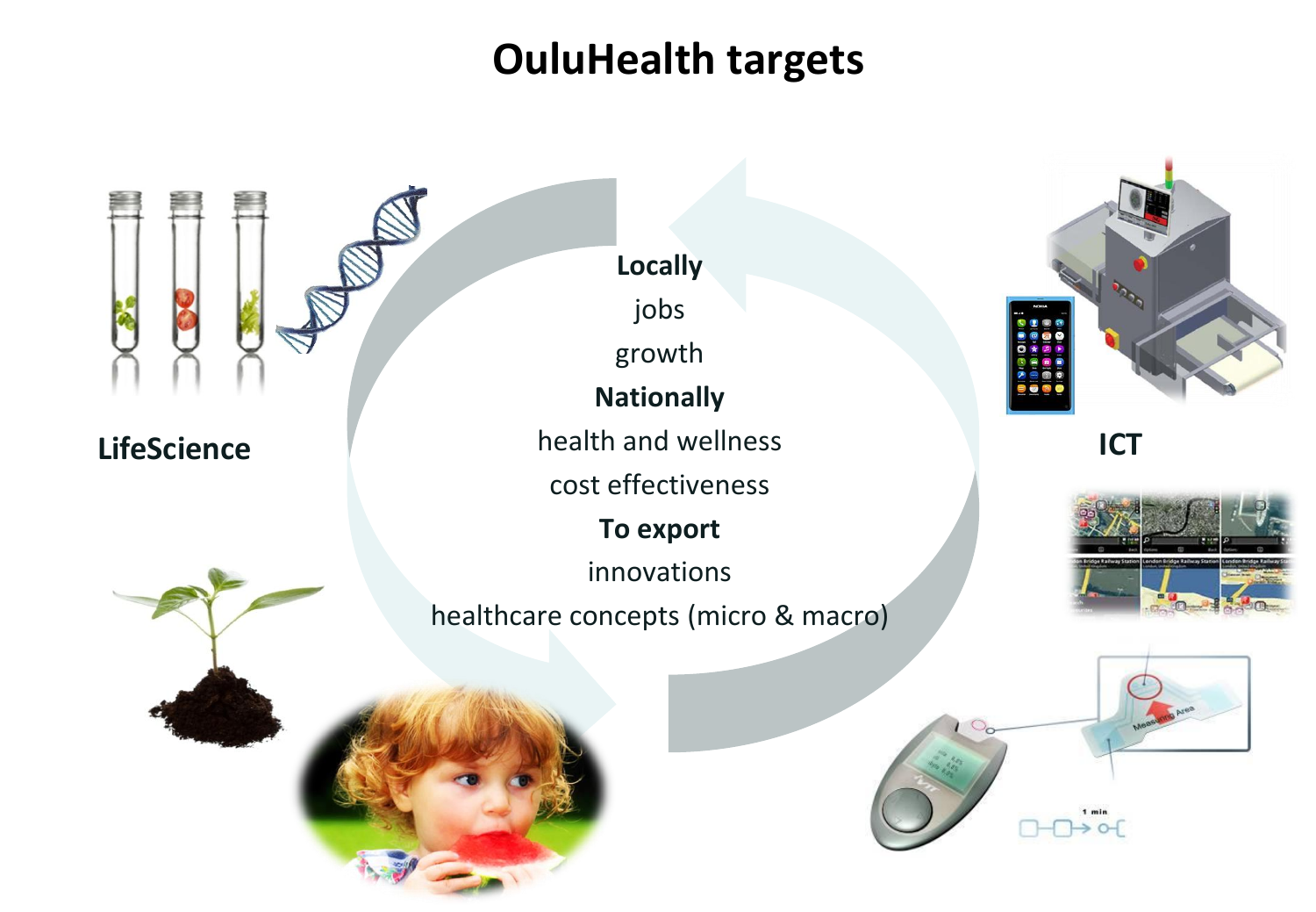## **OuluHealth Project Portfolio**